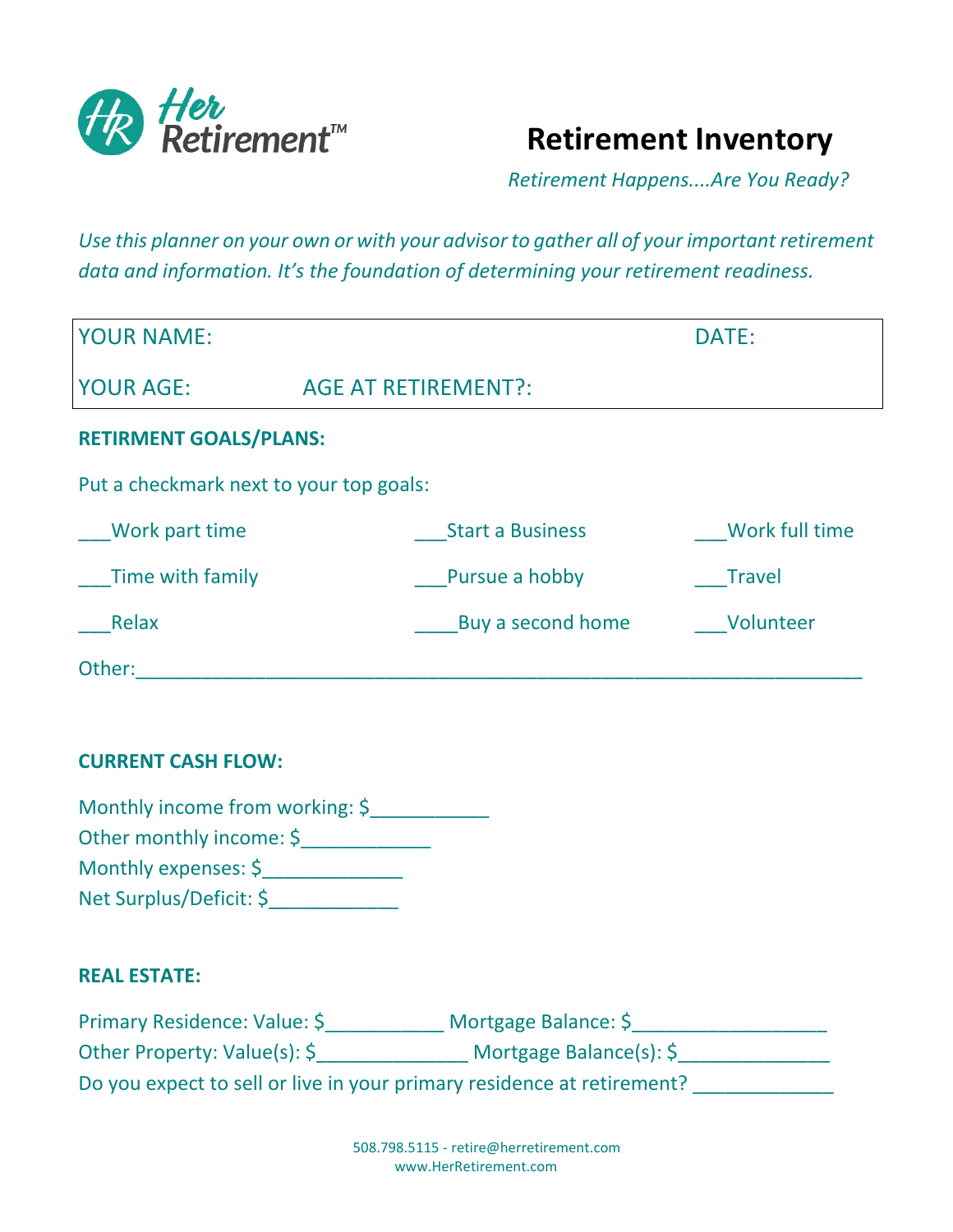#### **NET WORTH SUMMARY**

| <b>ASSETS:</b>                                                       |                     |  |
|----------------------------------------------------------------------|---------------------|--|
| Savings & Investments: \$                                            |                     |  |
|                                                                      |                     |  |
|                                                                      |                     |  |
| Non-financial assets (home, cars, insurance): \$                     |                     |  |
| <b>LIABILITIES:</b>                                                  |                     |  |
| <b>Current balance Current balance Paid Off Prior to Retirement?</b> |                     |  |
| $Mortgages(s): \xi$                                                  | Yes No              |  |
|                                                                      |                     |  |
|                                                                      | Yes_______No_______ |  |
|                                                                      | Yes No              |  |
| NET WORTH: ASSETS - LIABILITIES: \$ (surplus/deficit)                |                     |  |



Are your savings allocated in the 4 tax buckets properly?

1: Taxable: (Bank accounts, stocks, mutual funds \$ \_\_\_\_\_\_\_\_\_\_\_\_\_\_\_\_\_\_\_\_\_\_\_\_\_\_\_\_\_

2. Tax Deferred (401K/IRA): Current Balance \$\_\_\_\_\_\_\_\_\_\_\_\_\_\_\_\_\_\_ Monthly Contribution \$\_\_\_\_\_\_\_\_\_\_\_\_\_

3. Tax Free (Roth/IUL): Current Balance \$\_\_\_\_\_\_\_\_\_\_\_\_\_\_\_\_Monthly Contribution \$\_\_\_\_\_\_\_\_\_\_\_\_\_\_\_\_

4. Health Savings Account: Current Balance \$\_\_\_\_\_\_\_\_\_Monthly Contribution \$\_\_\_\_\_\_\_\_\_\_\_\_\_\_\_\_\_\_\_\_

Total Amount: \$

Total Amount you expect to have at retirement? \$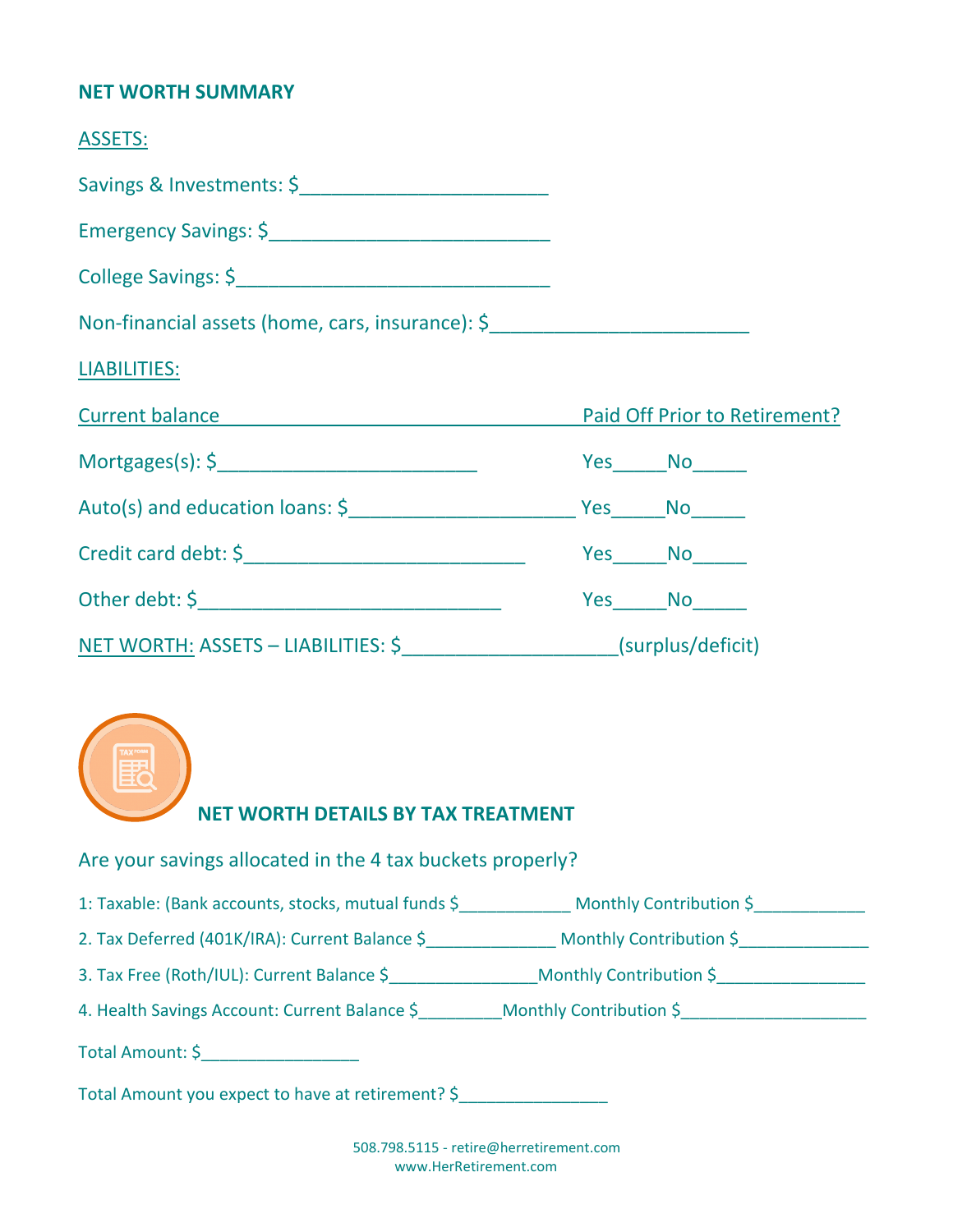

 **GUARANTEED INCOME SOURCES IN RETIREMENT\***

| <b>SOCIAL SECURITY</b>                                                                      |                                                |                                        |
|---------------------------------------------------------------------------------------------|------------------------------------------------|----------------------------------------|
| Your Life Expectancy: ___________________________Social Security Starts at age: ___________ |                                                |                                        |
|                                                                                             | Your Full Retirement Age: Vour Benefit Amount: |                                        |
|                                                                                             |                                                | Your Benefit Amt. Spousal Benefit Amt. |
| <b>Social Security Income at:</b>                                                           |                                                |                                        |
| <b>Age 62</b>                                                                               |                                                |                                        |
| Full retirement age                                                                         |                                                |                                        |
| <b>Age 70</b>                                                                               |                                                |                                        |
| <b>PENSION(S)</b>                                                                           |                                                |                                        |
| Value of your pension(s) monthly: \$                                                        |                                                |                                        |
| <b>ANNUITIES</b>                                                                            |                                                |                                        |
| Value of your income annuities monthly: \$                                                  |                                                |                                        |
| <b>REVERSE MORTGAGE</b>                                                                     |                                                |                                        |
| Value of your reverse mortgage income monthly: \$                                           |                                                |                                        |
| <b>OTHER "GUARANTEED" INCOME SOURCES</b>                                                    |                                                |                                        |
| Other: Monthly Value: \$                                                                    |                                                |                                        |
|                                                                                             |                                                |                                        |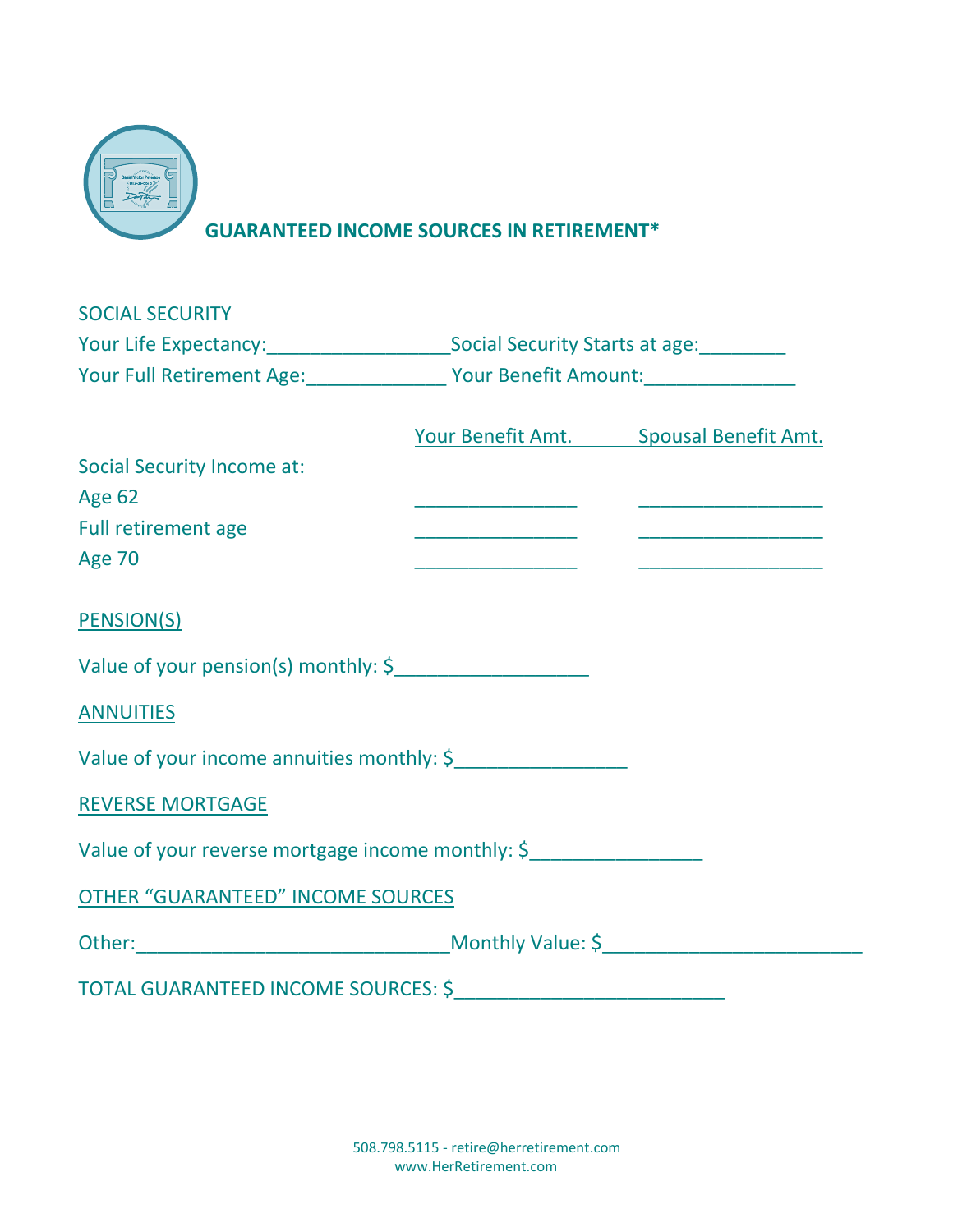| <b>CASH FLOW IN RETIREMENTDO YOU HAVE A GAP?</b> |
|--------------------------------------------------|

| Household expenses: \$  | Other Expenses: \$            |
|-------------------------|-------------------------------|
| Healthcare expenses: \$ | Long term care: $\frac{1}{2}$ |
| Total expenses: \$      |                               |

| <b>Expenses Eliminated at Retirement:</b> |  |  |
|-------------------------------------------|--|--|
|                                           |  |  |
|                                           |  |  |
|                                           |  |  |
|                                           |  |  |

| <b>Projected Guaranteed Income Sources total:</b> |  |
|---------------------------------------------------|--|
| Less projected expenses:                          |  |
| <b>Gap amount/surplus</b>                         |  |

# **INCOME DISTRIBUTION**

Gap amount needed to cover: \$ Total amount of savings & investments expected at retirement: \$\_\_\_\_\_\_\_\_\_\_\_\_\_\_\_\_ Number of years retirement savings to last: When will you start taking distributions?\_\_\_\_\_\_\_\_\_\_\_\_\_\_\_\_\_\_\_\_\_\_\_\_\_\_\_\_\_\_\_\_\_ What is your safe withdrawal percentage?\_\_\_\_\_\_\_\_\_\_\_\_\_\_\_\_\_\_\_\_\_\_\_\_\_ How long will your savings last based on longevity? Have you performed a tax efficiency calculation so you are distributing your funds in the most tax advantage manner?

\*Her Retirement recommends that you run (or have your advisor run a Retirement Income Projection Analysis to project how much and how long your money will last in retirement. All of your needs, income (including pensions and Social Security), costs for health care and long term care MUST be a part of this analysis. If you would like to talk to an affiliated retirement about this analysis, please contact us at: retire@herretirement.com or 508.798.5115.

If after this projection is completed and you still have a gap, there are a number of things you can do to close the gap. An affiliated retirement planner can help you with these strategies.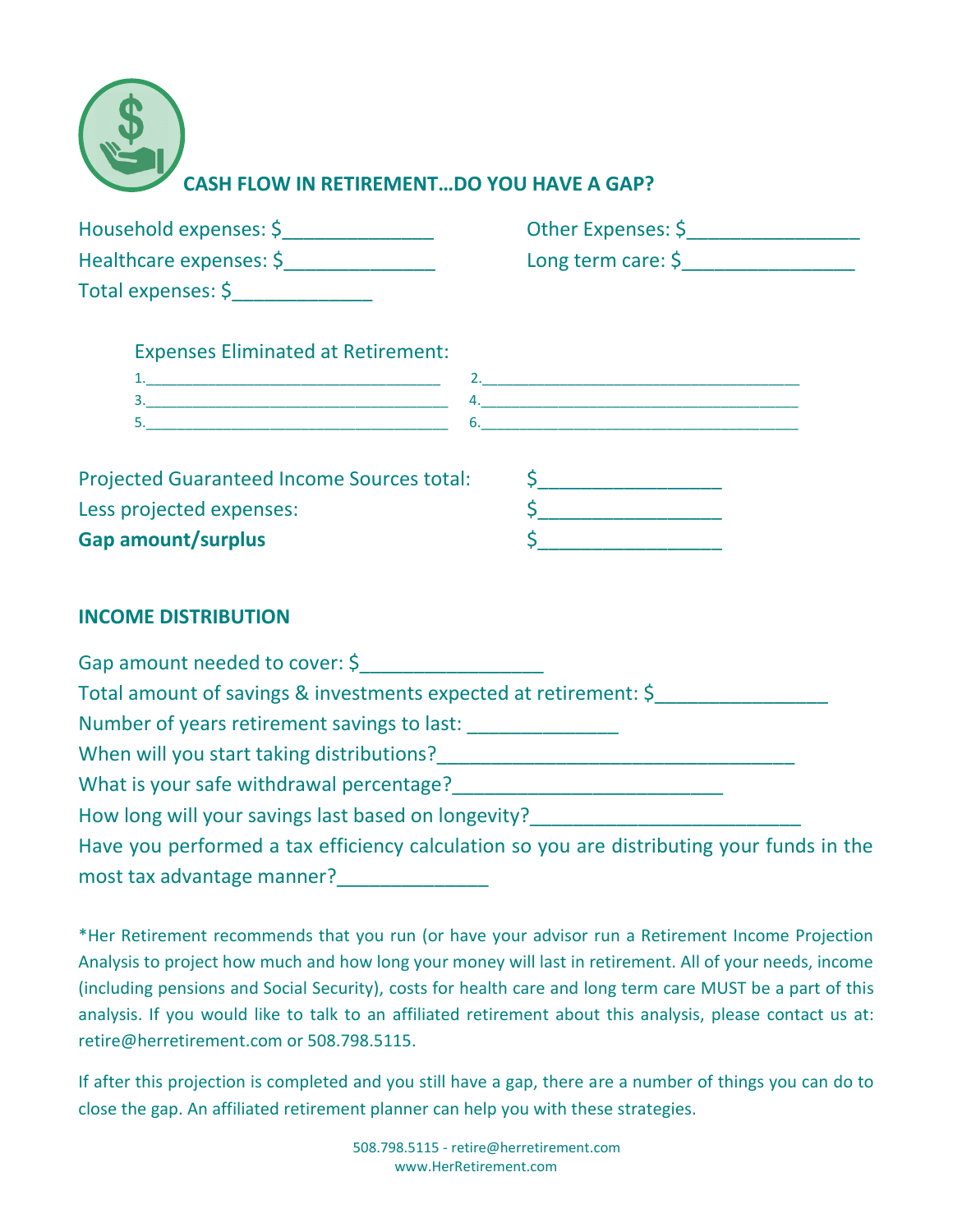

Current Portfolio Allocation: \_\_\_\_\_\_\_% Stocks \_\_\_\_\_\_\_\_% Bonds \_\_\_\_\_\_\_% Fixed Indexed Annuities \_\_\_\_\_\_\_\_\_% Structured Investments \_\_\_\_\_\_\_\_% Other

Risk Profile (circle): Conservative Moderate Aggressive

What is your primary investment objective (put in 1, 2, 3 priority order? Safety, preserving capital lincome for retirement Growth for future use

How important is it for you to reduce the risk in your portfolio and include guaranteed income sources in retirement? Wery important Somewhat important \_\_\_\_\_\_Not important



 **RISK MANAGEMENT**

Please specify which policies you have in place:

Long term care policy and the control of the Umbrella policy

Life insurance policy and the settlement of the Disability insurance policy